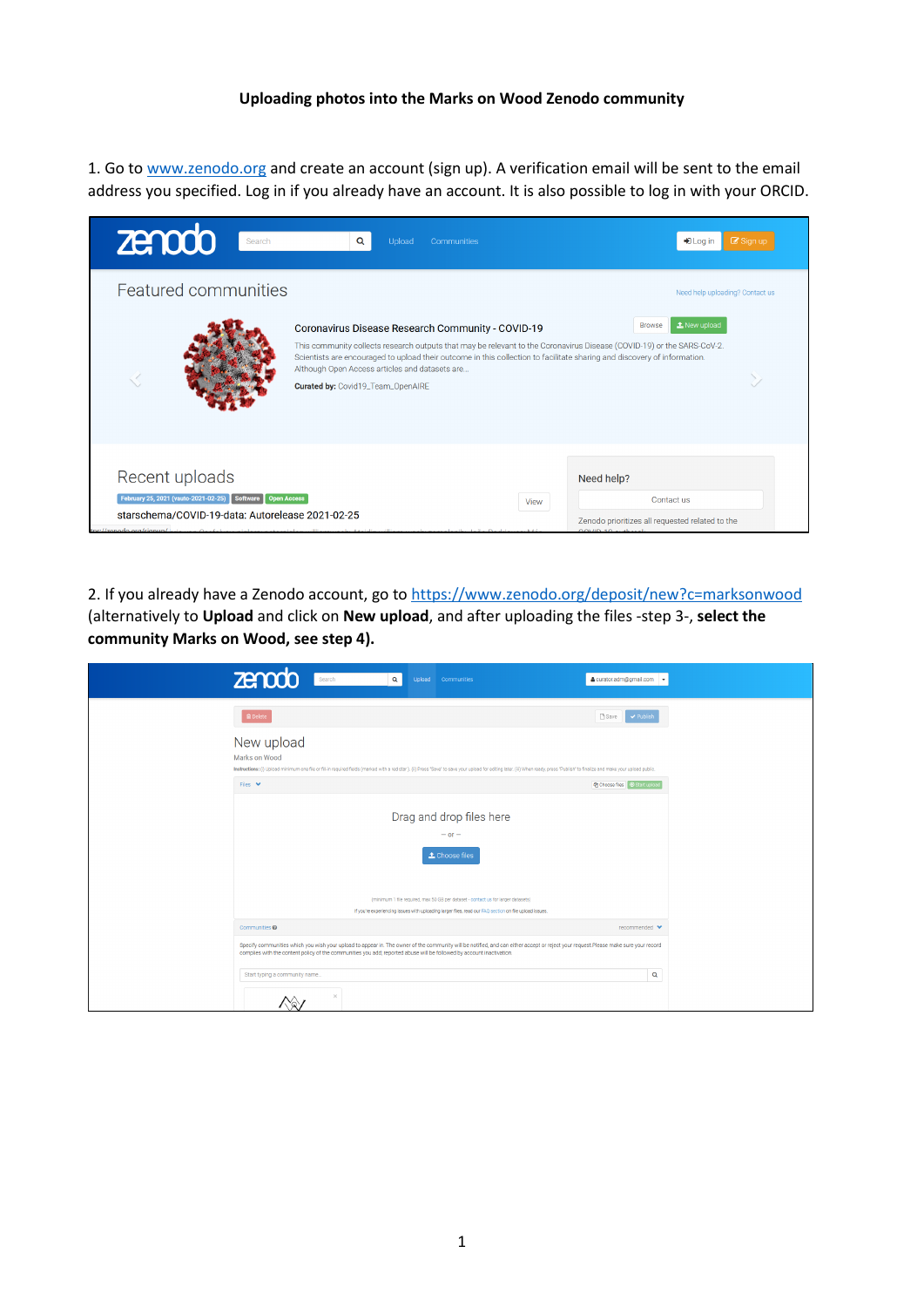## **3. Choose the files** to be uploaded and click on **Start upload**



4. Select the **Community (Marks on Wood)** and the **upload type (Image >> Photo)**

|             |                               |        |              |                |                   | complies with the content policy of the communities you add; reported abuse will be followed by account inactivation. |                 |            | Specify communities which you wish your upload to appear in. The owner of the community will be notified, and can either accept or reject your request.Please make sure your record |        |                                |
|-------------|-------------------------------|--------|--------------|----------------|-------------------|-----------------------------------------------------------------------------------------------------------------------|-----------------|------------|-------------------------------------------------------------------------------------------------------------------------------------------------------------------------------------|--------|--------------------------------|
|             |                               |        |              |                |                   |                                                                                                                       |                 |            |                                                                                                                                                                                     |        |                                |
|             | Start typing a community name |        |              |                |                   |                                                                                                                       |                 |            |                                                                                                                                                                                     |        | Q                              |
|             |                               |        |              |                |                   |                                                                                                                       |                 |            |                                                                                                                                                                                     |        |                                |
|             |                               |        |              |                |                   |                                                                                                                       |                 |            |                                                                                                                                                                                     |        |                                |
| Upload type |                               |        |              |                |                   |                                                                                                                       |                 |            |                                                                                                                                                                                     |        | required $\blacktriangleright$ |
|             | È                             | π      | දිරිදි       | 囲              |                   |                                                                                                                       |                 |            |                                                                                                                                                                                     |        |                                |
|             | Publication                   | Poster | Presentation | <b>Dataset</b> | Jil<br>Image      | 盰<br>Video/Audio                                                                                                      | く/><br>Software | Lesson     | Physical object                                                                                                                                                                     | Other  |                                |
|             | O                             | ◠      | O            | Ω              | $_{\circledcirc}$ | (                                                                                                                     | Ω               | $\bigcirc$ | O                                                                                                                                                                                   | $\cap$ |                                |
|             |                               |        |              |                |                   |                                                                                                                       |                 |            |                                                                                                                                                                                     |        |                                |
|             |                               |        |              |                |                   |                                                                                                                       |                 |            |                                                                                                                                                                                     |        |                                |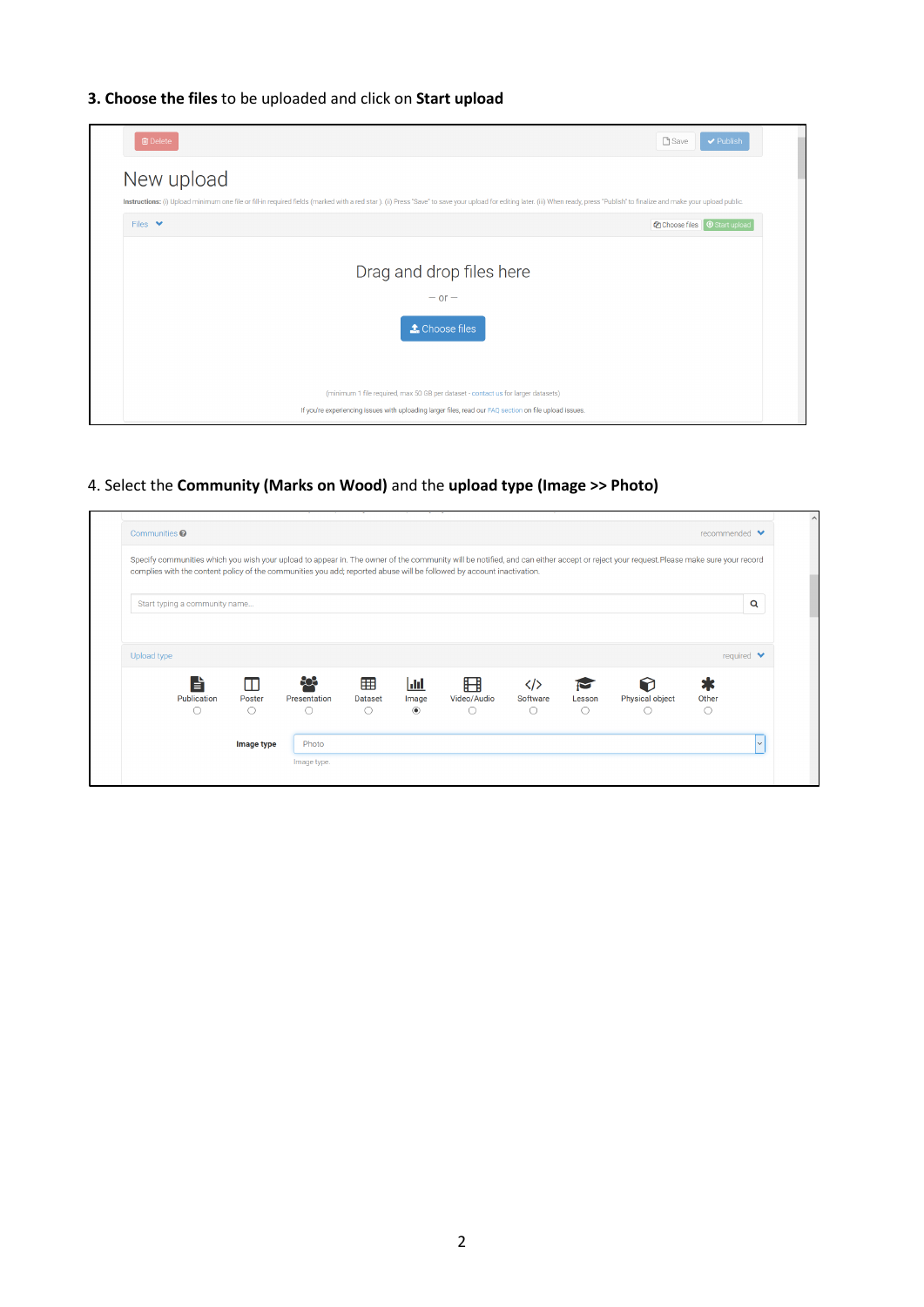5. **Reserve a DOI if necessary** and fill in the required fields. Use a **Title** that describes the type of marks and the object or context (e.g. circle on side board of an English chest; hexafoil on door of house at [address]; carpenter's marks on rafters of barn at [address]; panel maker's mark on painting [title, inventory number, painter, museum, country]; Antwerp guild of St Luke's mark on sculpture from altarpiece [name of altarpiece, city, country]). The **authors** listed will appear (in the same order) in the citation reference for this upload, therefore they should be ideally the authors of the photos. Exceptions can be made when the upload regards photos already published in a book/article. In this case, no DOI should be reserved. Instead, the DOI of the original publication should be included below in the field **Related/alternate identifiers.** A **description** including basic meta-data about the wooden object or timber structure where the mark(s) was found on is mandatory. The current location of the object (e.g. museum collection) or timber structure (address, building name, coordinates, …), the type or main function of the object/structure (e.g. chest, panel painting, sculpture, roof timber, …), its assumed dating (e.g. by typology, tree-ring analysis, radiocarbon, …) and wood species (if known) are considered as essential documentation. Add **keywords** to facilitate searchability.

| <b>III</b> Digital Object Identifier | e.g. 10.1234/foo.bar                                                                                                                                                                             |  |                                                                                                                                                           |
|--------------------------------------|--------------------------------------------------------------------------------------------------------------------------------------------------------------------------------------------------|--|-----------------------------------------------------------------------------------------------------------------------------------------------------------|
|                                      | Optional. Did your publisher already assign a DOI to your upload? If not, leave the field empty and we will register a new DOI for you. A DOI allows<br>is always possible to edit a custom DOI. |  | others to easily and unambiguously cite your upload. Please note that it is NOT possible to edit a Zenodo DOI once it has been registered by us, while it |
|                                      | <b>I</b> Reserve DOI                                                                                                                                                                             |  |                                                                                                                                                           |
| ₩ Publication date *                 | 2021-02-25                                                                                                                                                                                       |  |                                                                                                                                                           |
|                                      | Required. Format: YYYY-MM-DD. In case your upload was already published elsewhere, please use the date of first publication.                                                                     |  |                                                                                                                                                           |
| <b>■</b> Title *                     |                                                                                                                                                                                                  |  |                                                                                                                                                           |
|                                      | Required.                                                                                                                                                                                        |  |                                                                                                                                                           |
| & Authors *                          | Family name, given names<br>Affiliation                                                                                                                                                          |  | $\div$ %<br>ORCID (e.g.: 0000-0002-1825-0097)                                                                                                             |
|                                      |                                                                                                                                                                                                  |  | Optional.                                                                                                                                                 |
|                                      | + Add another author                                                                                                                                                                             |  |                                                                                                                                                           |

6. Select **Access right** and **type of License**. For open access rights, when typing license codes (e.g. CC BY NC) the scroll-down menu will open to present choices. Indicate the funding agency if appropriate.

| License              | required $\blacktriangleright$                                                                                                                                                |                                                                                                                                                                                                                                                                                                                                                                                                                                                                                                                                                                                      |  |  |  |                                                                              |
|----------------------|-------------------------------------------------------------------------------------------------------------------------------------------------------------------------------|--------------------------------------------------------------------------------------------------------------------------------------------------------------------------------------------------------------------------------------------------------------------------------------------------------------------------------------------------------------------------------------------------------------------------------------------------------------------------------------------------------------------------------------------------------------------------------------|--|--|--|------------------------------------------------------------------------------|
| Access right *       | $\circ$ $\bullet$ Open Access                                                                                                                                                 |                                                                                                                                                                                                                                                                                                                                                                                                                                                                                                                                                                                      |  |  |  |                                                                              |
|                      | ◯ ⊘ Embargoed Access<br>◯ & Restricted Access<br><b>A</b> Closed Access                                                                                                       |                                                                                                                                                                                                                                                                                                                                                                                                                                                                                                                                                                                      |  |  |  |                                                                              |
|                      |                                                                                                                                                                               |                                                                                                                                                                                                                                                                                                                                                                                                                                                                                                                                                                                      |  |  |  | Required. Open access uploads have considerably higher visibility on Zenodo. |
|                      |                                                                                                                                                                               |                                                                                                                                                                                                                                                                                                                                                                                                                                                                                                                                                                                      |  |  |  | <b><math>#</math></b> License *                                              |
|                      |                                                                                                                                                                               | Required. Selected license applies to all of your files displayed on the top of the form. If you want to upload some of your files under different licenses,<br>please do so in separate uploads. If you cannot find the license you're looking for, include a relevant LICENSE file in your record and choose one of the<br>Other licenses available (Other (Open), Other (Attribution), etc.). The supported licenses in the list are harvested from opendefinition.org C' and<br>spdx.org $\mathbb{Z}$ . If you think that a license is missing from the list, please contact us. |  |  |  |                                                                              |
| Funding              | $reconnected \blacktriangleright$                                                                                                                                             |                                                                                                                                                                                                                                                                                                                                                                                                                                                                                                                                                                                      |  |  |  |                                                                              |
| funding agency know! | Zenodo is integrated into reporting lines for research funded by the European Commission via G OpenAIRE. Specify grants which have funded your research, and we will let your |                                                                                                                                                                                                                                                                                                                                                                                                                                                                                                                                                                                      |  |  |  |                                                                              |
|                      | European Commission (EU)<br>Start typing a grant number, name or abbreviation<br>$\times$                                                                                     |                                                                                                                                                                                                                                                                                                                                                                                                                                                                                                                                                                                      |  |  |  |                                                                              |